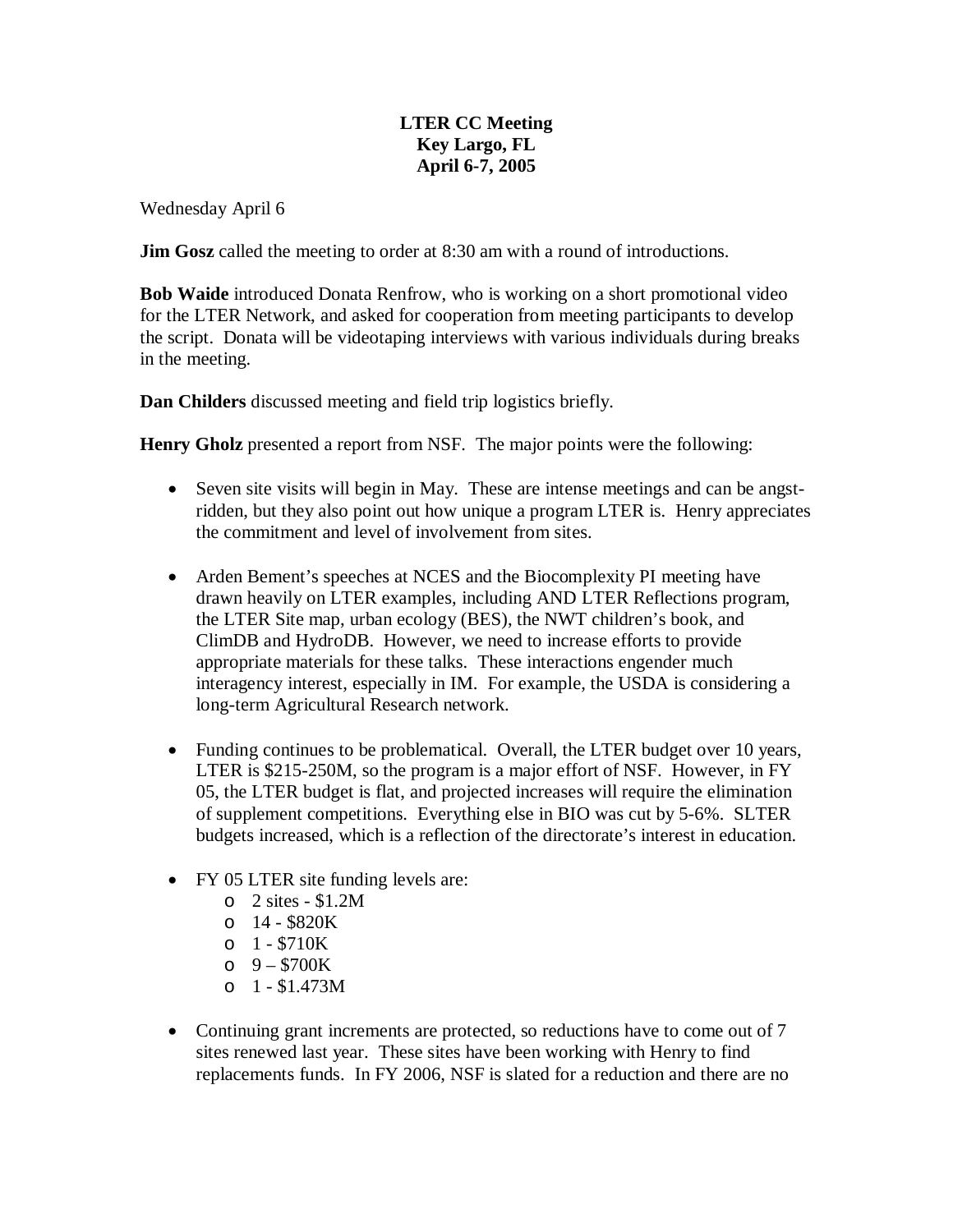renewals to absorb the impact. Capping core projects or budget reduction scenarios require further discussion.

- The visibility of LTER education programs is incredible, including sLTER nuggets (books, websites, statistics), sLTER review, the Grad Student Symposium, and Planning Grant.
- Cyberinfrastructure is the only source of new money at NSF. There is a supplement request for CI activities in the planning grant in preparation. The IM site review guidelines are an important step and will be of interest to other programs. Keep an eye out for the BIO CI report.
- Henry will be at the Planning Grant meeting in Santa Fe. ?????
- Would like more information on models and issues regarding Federal Agency involvement in LTER. Also, additional information on private support and LTER leveraging would be useful. What about a table listing agencies and LTER sites characterizing interactions? Mentioned capping LTER budgets again in reference to targeting new activities. This issue will come up in 2007 budget.

Grove – Can we get a template to encourage us to provide information about agency collaboration?

HG: Yes, can work with Bob to do that.

Gosz: Did you suggest that we should be thinking about a cap for LTER budgets?

HG: Needs to be some kind of strategy, but ultimate decision is made by BIO. The problem that occurred this year may recur in the future. Don't want to enter into policy that will bind you if more funds become available later on.

Rusak: Didn't say much about site visit bullet

HG: Just that site visits are coming up.

**Dan Childers** explained the process of the LNO annual review and discussed the recommendations from the Executive Committee. Since there were no recommendations that required modifications of the LNO Cooperative Agreement, no motion or vote was necessary on the report. There was no discussion of the report.

**Bob Waide** delivered an update on LNO activities during the past year that included a description of the LNO strategy for communicating with the CC and the LTER community. He gave a brief overview of the major LNO accomplishments that were contained in the annual report and focused on two of them, the continued development of the Network Information System and LNO efforts to support site IM activities. He presented a figure that summarized the overall trajectory of the NIS strategy, pointing out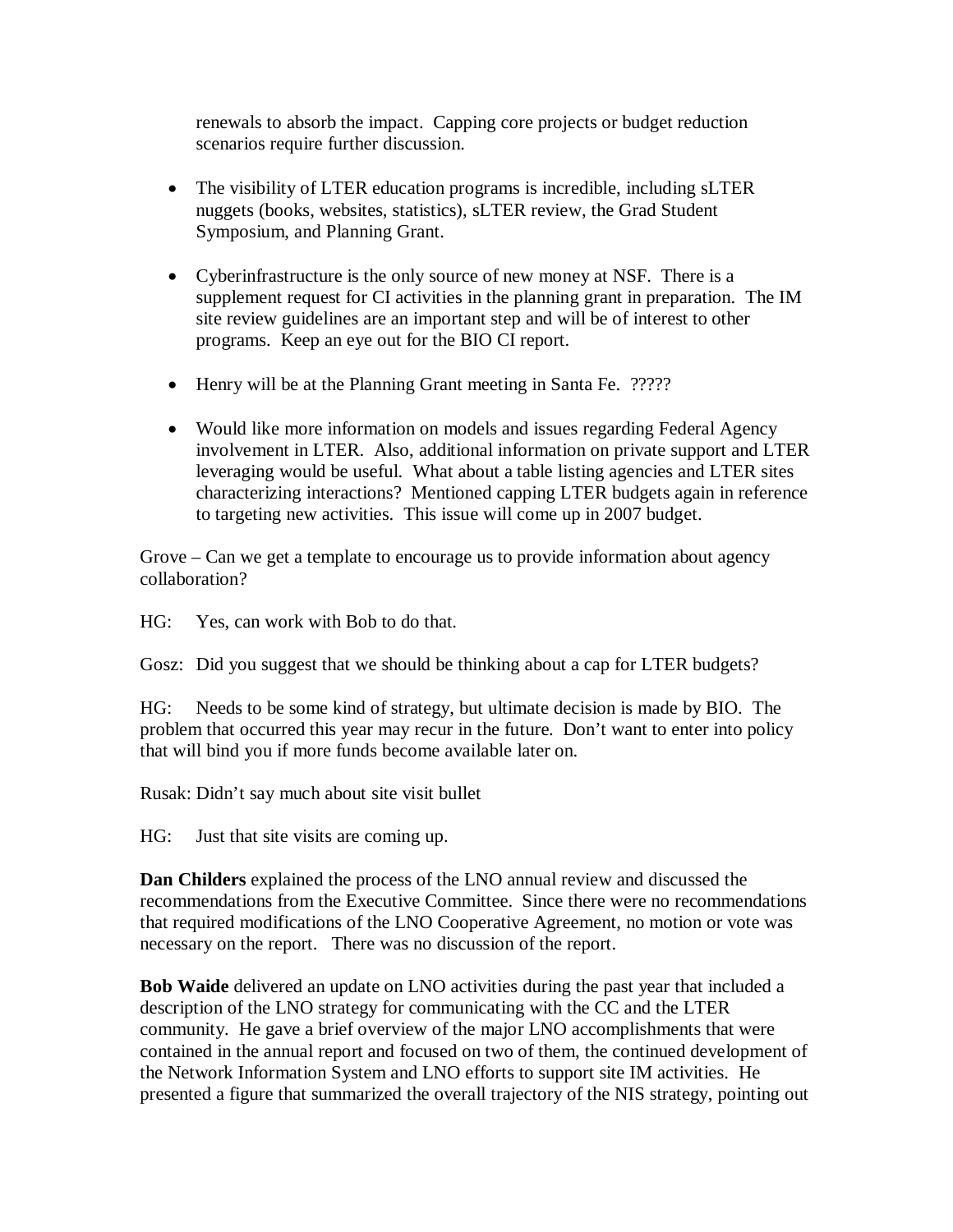when requested the points at which feedback from sites and scientists are incorporated into the process. He discussed the new hire at the LNO (Inigo San Gil) and presented a series of figures that explained the mechanism to prioritize visits to sites. He discussed the MetaCat query interface briefly and explained the goals of the Grid pilot project being developed with NCSA and ISI. He concluded with a review of progress on other LNO activities.

**Dan Childers** provided an overview of the SLTER Review Criteria that were prepared by the LTER Education Committee and reviewed by the Executive Committee. Henry Gholz mentioned that these criteria would be of most use to LTER sites and of secondary use to proposal reviewers. The document can be used to provide feedback to NSF. Considerable discussion on the purpose and wording of the document followed, which led to the following motion:

Motion: Move to accept original document presented by Education Committee for review of SLTER program. Defeated: 26-0.

Further discussion led to some revision of the document, leading to the following motion:

Motion: Move to adopt amended document titled LTER Site Schoolyard Education Program Guidelines. Passed: 26-0.

The final document will be circulated and posted on the LTER intranet page.

.

**Jim Gosz** presented a request from the Publications Committee through the Executive Committee to establish an ad hoc committee for the LTER Children's Book Series. Members of this committee will be McKnight, Snow, and Bohanan. Gosz also provided a proposed charge to the committee, leading to the following motion:

Motion: Move to establish an ad hoc committee for the LTER children's book series composed of Diane McKnight, Pam Snow, and Robert Bohanan with the charge recommended by the Education Committee. Passed: 26-0.

**Don Henshaw** provided an update of the activities of the Network Information System Advisory Committee. This update included a list of committee members, an update on the NIS Strategic Plan, and a discussion of strategies to increase data availability, synthetic activities, and knowledge discovery. The relationship between the NIS and the LTER Planning Grant was also discussed. Don also presented a strategy for the improvement of first generation web pages that emphasized data accessibility and usability, site navigation, network identity, and communication of research news. The first steps in improving web pages will include a survey of IM pages and recommendation of design and content standards. Don also ked a discussion of the strategies for developing additional NIS modules. The consensus of the discussion was that an offer of resources and a firm deadline would help to prompt the development of new modules.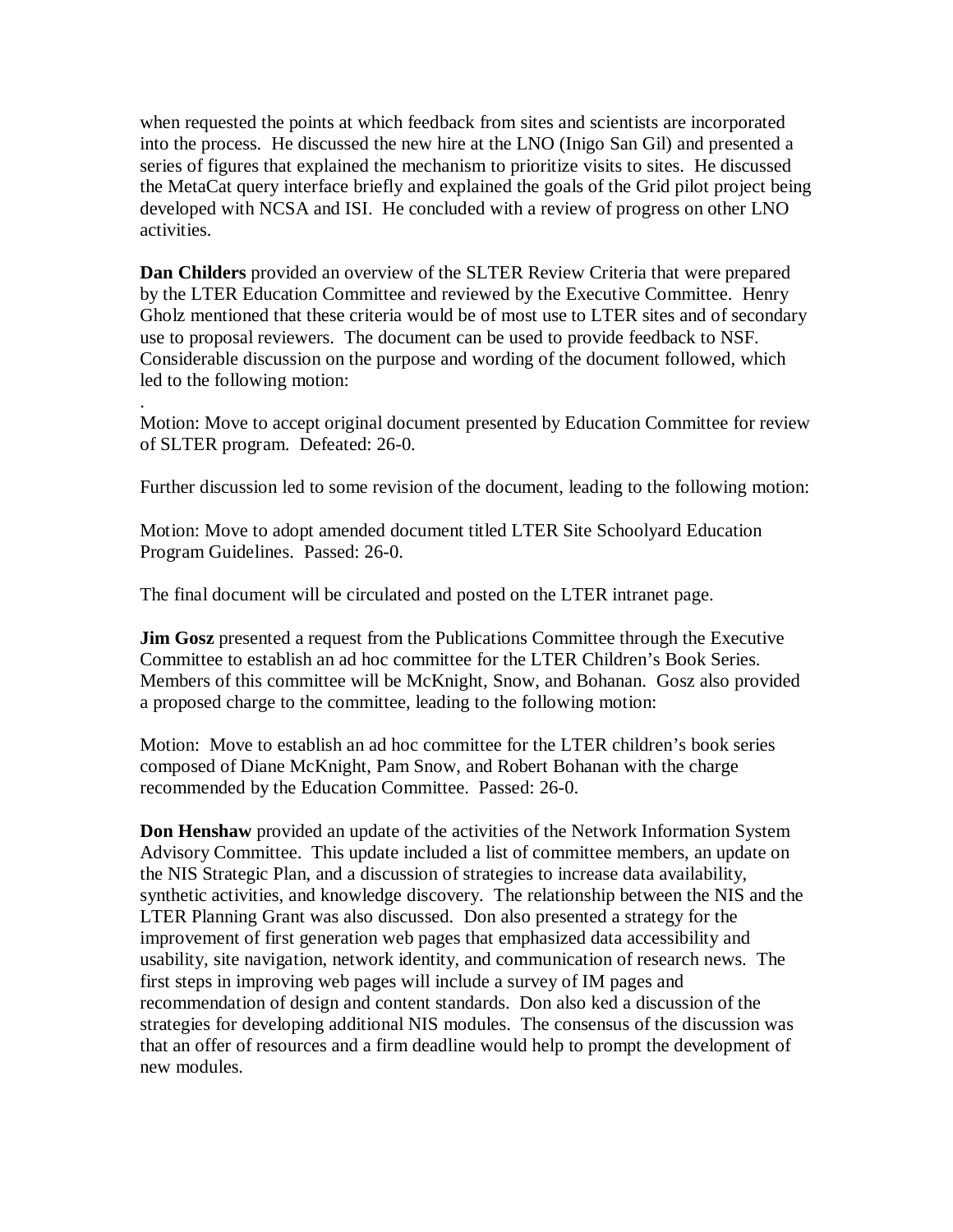**Peter McCartney** presented a report from NISAC on the revised Data Access Policy. NISAC was charged by the CC in the fall 04 meeting to update the Data Access Policy to provide consistency across sites. The adoption of the new Data Access Policy and the associated General Use Agreement will permit easier access to multiple LTER data sources. Discussion focused on the kinds of data that would be covered on this policy and specifically n the way that model code and output would be addressed. Other issues included copyright issues for data from federal agencies.

Grove moved and McGlathery seconded the motion: that the network adopt the Data Access Policy and Data Use Agreement to guide the release, access, and use of LTER datasets. Passed: 26-0

**Emery Boose** made a presentation on the Review Criteria for LTER Information Management, which is a document requested by Henry Gholz for internal self assessment and review use. Emery pointed out that eight drafts of the document had been circulated among the IM Committee and NISAC; four of these were reviewed by the Executive Committee. The document being presented for approval represents the consensus of those committees.

Grimm moved and Childers seconded the motion that the network adopt the IM Review Criteria as a guide for future site and proposal reviews.

A few questions ensued about details of the document.

Grimm moved and Porter seconded an amendment to the motion to remove italics around the words "should" and "shall" except in the second paragraph of the document. Passed 26-0

Amended motion passed 26-0

**Jim Gosz** initiated a discussion regarding progress on the LTER Planning Grant activities. He called on **Peter McCartney** to describe the supplement proposal for the creation of a cyberinfrastructure team as part of the planning process. The CI planning team will consist of McCartney, Benson, Brunt, Vande Castle and eight CI specialists from outside the LTER network. Questions revolved around the relationship of the proposal to possible supplemental funding to sites, relationship to NEON, and the timeline for Planning Grant meetings.

**Gosz** reported on the results of the Science Task Force Advisory Committee meeting held in Santa Barbara the week before. Recommendations from the STFAC focused on five goals for the planning process;

• Advancing ecological theory (development, testing, paradigm shifts) – How will this work change the way we think about or do science – How is it *transformational*?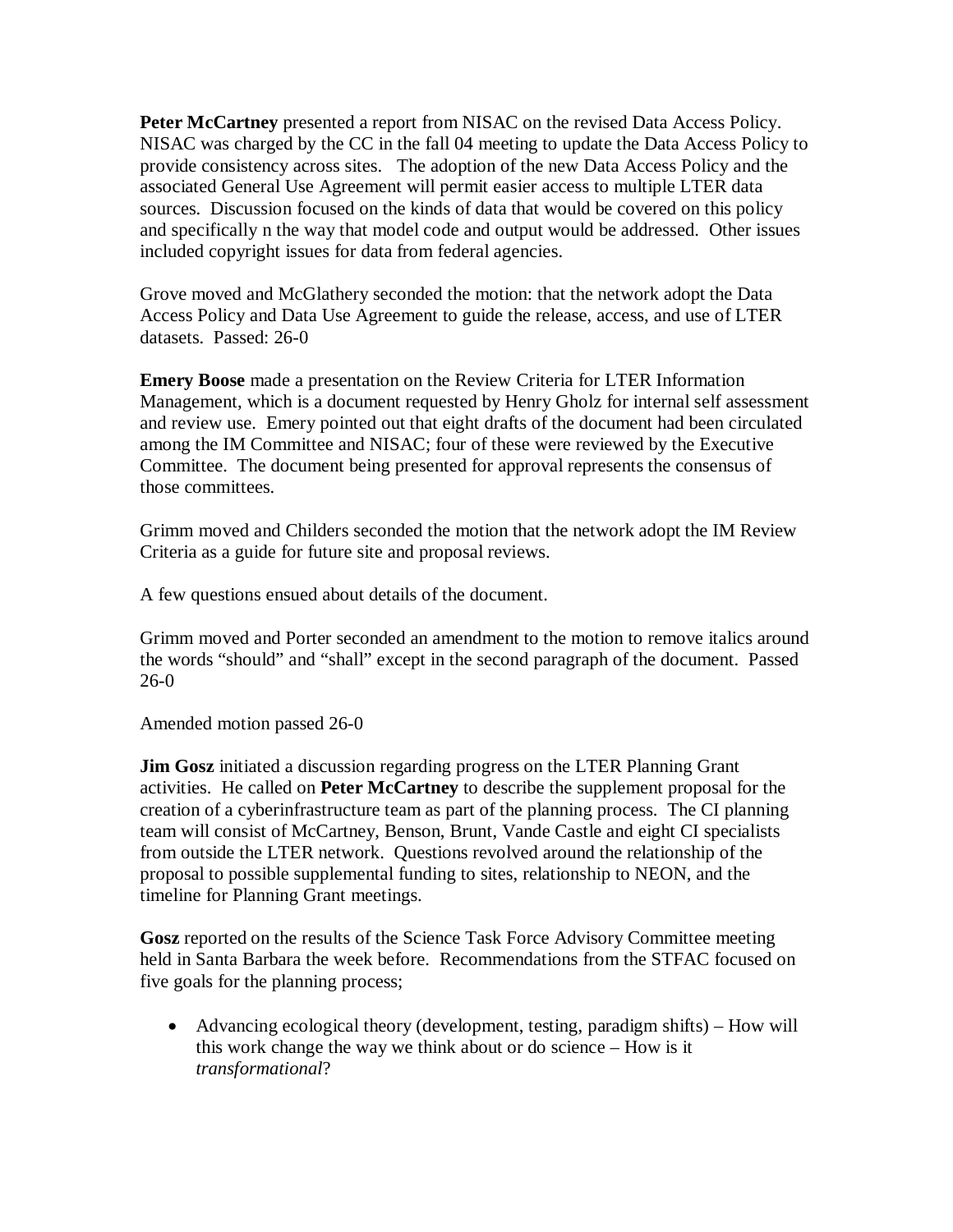- Extending science to include a serious consideration of the human dimensions in the synthesis effort
- Educating the next generation of scientists to carry out synthesis
- Communicating lessons learned from synthesis to policy makers and the public
- Refining and promoting the culture of collaboration across LTER and beyond

These goals will form the foundation for the presentation of the LTER synthesis effort to the National Science Board. Activities proposed should have the potential to transform the science of ecology (and not just affect the way LTER research is done).

In addition, the STFAC suggested the need to develop of *elevator question*, that is, a short question that would attract the interest of a representative of a funding agency in the time it would take to ride an elevator between floors.

**Gosz** also discussed the need to interact with the NEON formational group by reviewing and commenting on documents and ideas as they come forward.

**Gosz** described the composition and charge of the Governance Working Group. Discussion focused around the importance of determining the instrument by which resources for synthesis would reach the scientists conducting synthesis. The Governance Working Group will be asked to discuss various kinds of instruments and present a range of alternatives.

To address these issues, **Gosz** formed four working groups to focus on the cross-cutting themes that have arisen from the Planning Grant meetings: heterogeneity, thresholds, self-organization, and interactions. Each of these groups was charged with forming a list of no more than 3 questions that can be shown to be integrative, transformational, and that address broader scales. In addition, each group should come up with an elevator question.

The meeting adjourned at 4:00 PM so working groups could begin their discussions.

Thursday April 7

**Jim Gosz** reconvened the meeting at 8:00AM. The first item of business was the reports from the breakout groups. Reports from the groups are posted on the web page.

**Jim Gosz** led a discussion of changes to the bylaws that have been developed by the Executive Committee to address procedural issues that have arisen. The discussion suggested that the Executive Committee should make better and more frequent use of other specialty committees. Discussion led to some modification of the proposed changes to the bylaws, which will be circulated for action at the Fall 2005 meeting.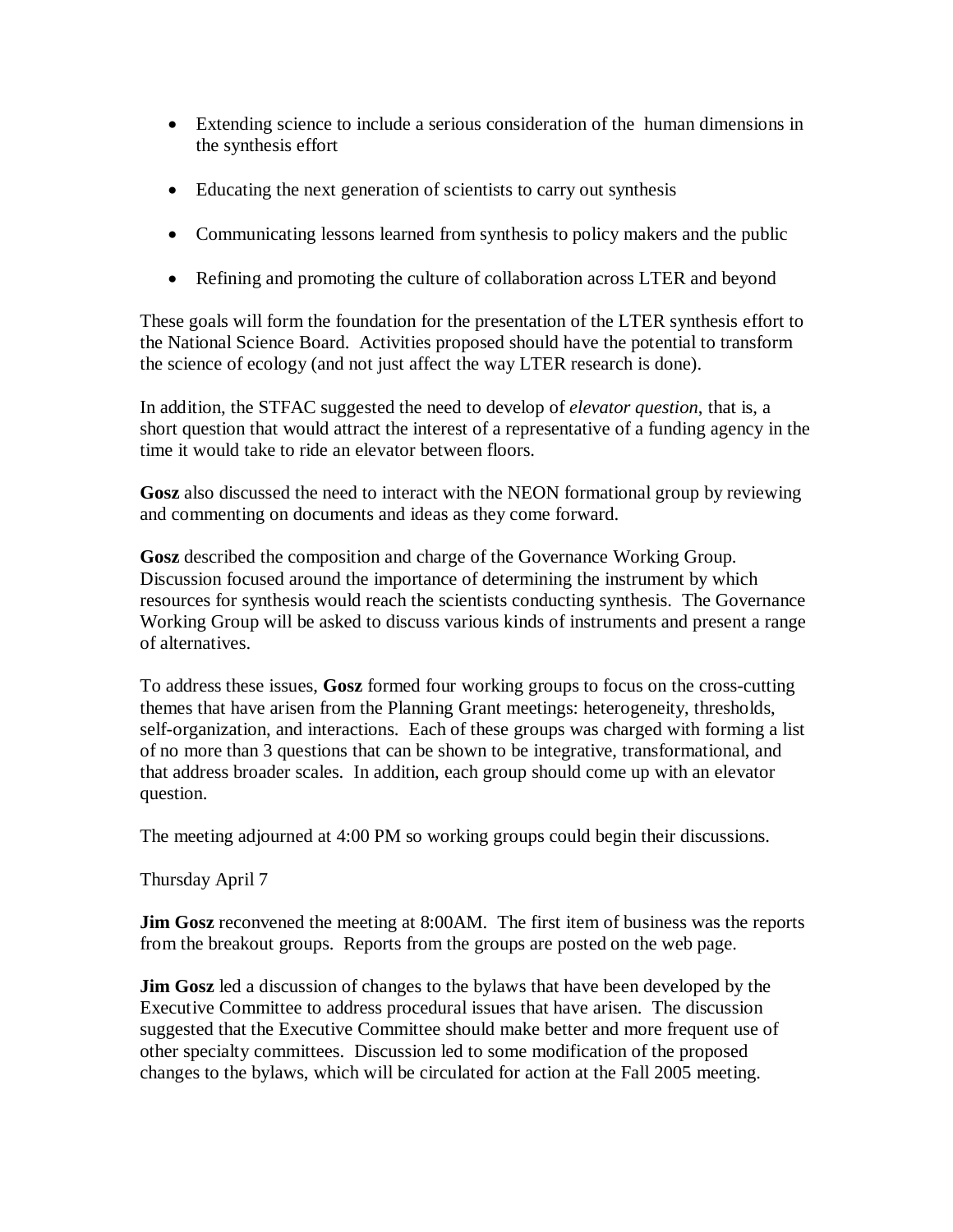**Jim Gosz** called for the election of two new members of the Executive Committee to replace retiring members McGlathery and McCartney. The bylaws call for the CC to decide if any slots on the ballot will be allocated to provide specific areas of expertise.

Childers moved and Grimm seconded the motion to reserve one of the two open positions on the Executive Committee for an information manager for the purpose of this election only. Passed: 26-0.

**Jim Gosz** called for nominations for the Executive Committee from the floor. None being received, the six previous nominees (Henshaw and Vanderbilt for the IM position and Vose, Grove, Bond, and Kelley for the other position) were entered into the ballot. Grove and Henshaw were elected to the Executive Committee.

**Jim Gosz** led a discussion on the schedule for future CC meetings. The schedule agreed upon was:

Fall 2005 - VCR Spring 2006 - Cedar Creek Fall 2006 - ASM meeting Spring 2007 - PAL (on ice, on boat, or in Virginia) Fall 2007 - Baltimore Spring 2008 - Georgia Coast Fall 2008 - Plum Island Other suggestions included Andrews for Spring 2009 and North Temperate Lakes, Moorea, McMurdo, and Coweeta for Fall 2009

**Jim Gosz** suggested two other meetings where LTER might be represented. One is the joint meeting of ESA and the Mexican Ecological Society in January 2006 in Merida, Yucatan. That meeting has a globalization theme. Barbara Bond agreed to help put an LTER session together. The other meeting is in Yang Ju China in November 2005. The theme is Ecological Approaches to Sustainable Development. Nancy Grimm is the cochair of that meeting.

**Karen McGlathery** provided further details on the Fall 2005 CC meeting at VCR. The dates are September 19-21, and the lodging will be at the Sunset Beach Inn. Participants will fly into Norfolk. The science theme will be led by John Briggs and Alan Knapp and will focus on ecosystems and transition.

**Debra Peters** spoke about the proposed synthesis book, Trends in Long Term Ecological Data, whose development she is leading. She will be asking sites for nominations for data sets that they would like to include in the volume. She will contact Oxford to see if they are interested in publishing the book. Initial efforts to find data on web sites have uncovered a series of problems, including difficulty in finding data, difficulty in determining duration of studies, lack of standardization of web pages, and inadequate search tools.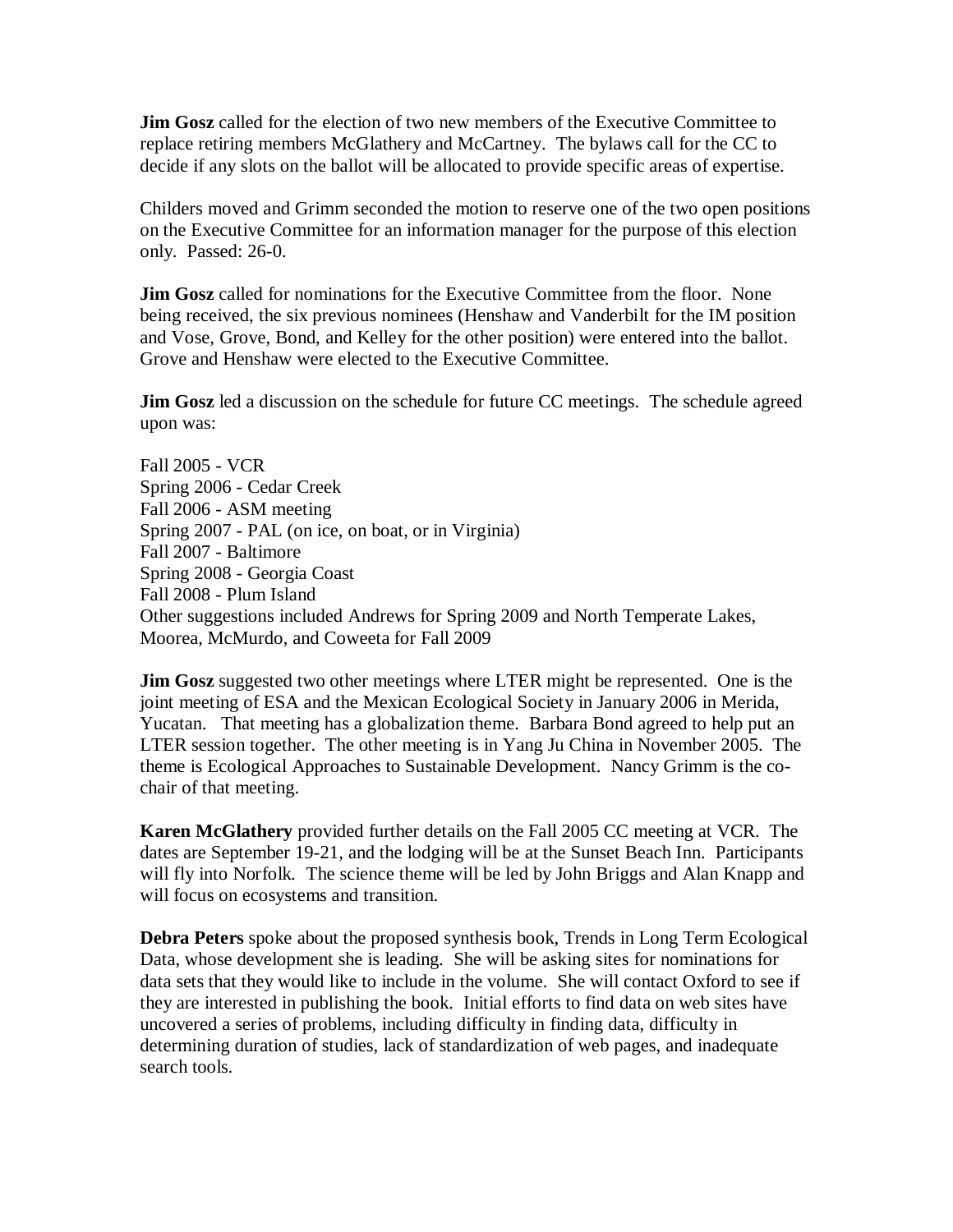**Bob Waide** reported on the plans for the 2006 All Scientists Meeting in Estes Park. No one has yet volunteered to be Program Chair. We also lack nominations for a program committee. Waide has prepared a contingency budget based on costs of the 2003 meeting. LNO can come up with about 40% of the needed funds if necessary. In 2003, INT and SBE provided \$118K. If they do the same in 2006, we will still need to find \$122K to have a meeting of the same size (around 700 people).

**Jim Gosz** presented a recommendation from the Executive Committee that LTER join AIBS. Advantages of membership include help in meeting with Congressional staff, listing on the AIBS public policy page, and an advertisement in BioScience. If we decide to join, we will need around \$3000 in non-Federal funds per year as dues.

Rusak moved and the motion was seconded that LTER join AIBS to take advantage of opportunities provided by them. Passed: 26-0.

The LNO will look into mechanisms for collecting and managing the necessary funds. Theme and speakers for a meeting on the Hill will need to be identified with a two-month lead time for AIBS to make arrangements.

**Jim Gosz** led a discussion about the proposed closing of the Savannah River Ecological Lab, which led to the following motion:

Motion: that the LTER Network prepare and send a letter in support of SREL. Passed: 26-0.

GCE will determine who at UGA should get copies of the letter.

**Jim Gosz** mentioned that we need to find a theme for the 2006 mini-symposium in Washington. Discussion suggested that the VCR science theme would provide an outstanding topic, and that Briggs and Knapp should be approached to see if they are interested. A stronger effort will need to be made to get agency representatives at the mini-symposium.

The meeting was adjourned at noon.

## **Relevant Documents:**

## **[Meeting Agenda](http://intranet.lternet.edu/committees/coordinating/spring05mtg/CCagenda4_05.doc)**

These two documents will serve as the evaluation criteria for SLTER and the Information Management reviews by NSF:

[Review Criteria for LTER Information Management Systems -](http://intranet.lternet.edu/committees/coordinating/spring05mtg/SiteEval_20050320.doc) DRAFT 20-Mar-05

[LTER Site Schoolyard Education Program Review Guidelines -](http://intranet.lternet.edu/committees/coordinating/spring05mtg/SLTER%20Education%20Review%20Guidelines_Jan5.doc) DRAFT 05-Jan-05

Committee Reports: